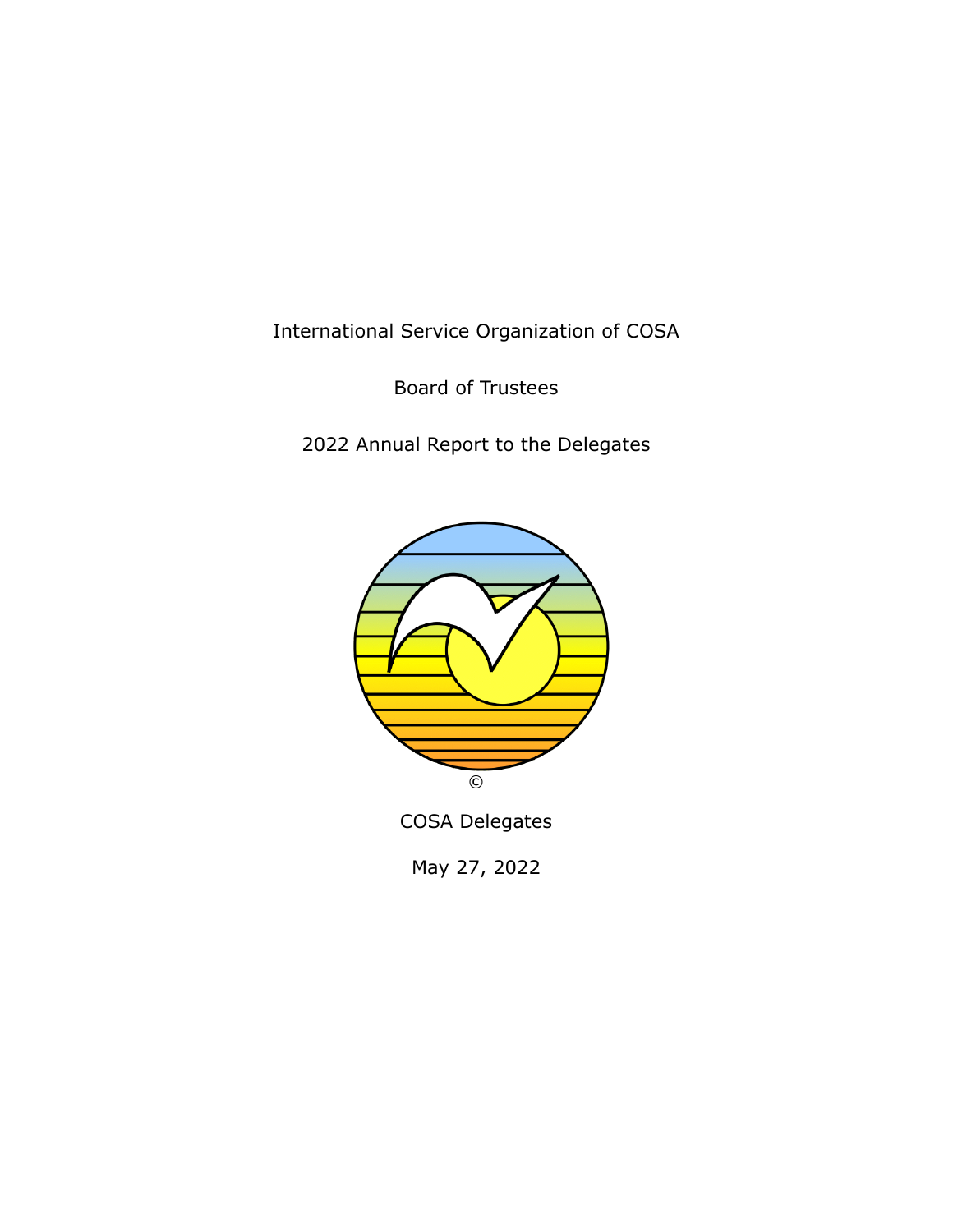# **Table of Contents**

| Letter from the ISO Board Chair     | 1  |
|-------------------------------------|----|
| 2020-2021 Board Members             | 2  |
| <b>Board Committee Reports</b>      |    |
| <b>Budget and Finance Committee</b> | 3  |
| Seventh Tradition Committee         | 4  |
| <b>Convention Committee</b>         | 7  |
| Literature Committee                | 8  |
| Nominating Committee                | 10 |
| <b>Outreach Committee</b>           | 12 |
| <b>Technology Committee</b>         | 13 |
| <b>ISO Central Office</b>           | 15 |
| Delegate Liaison                    | 16 |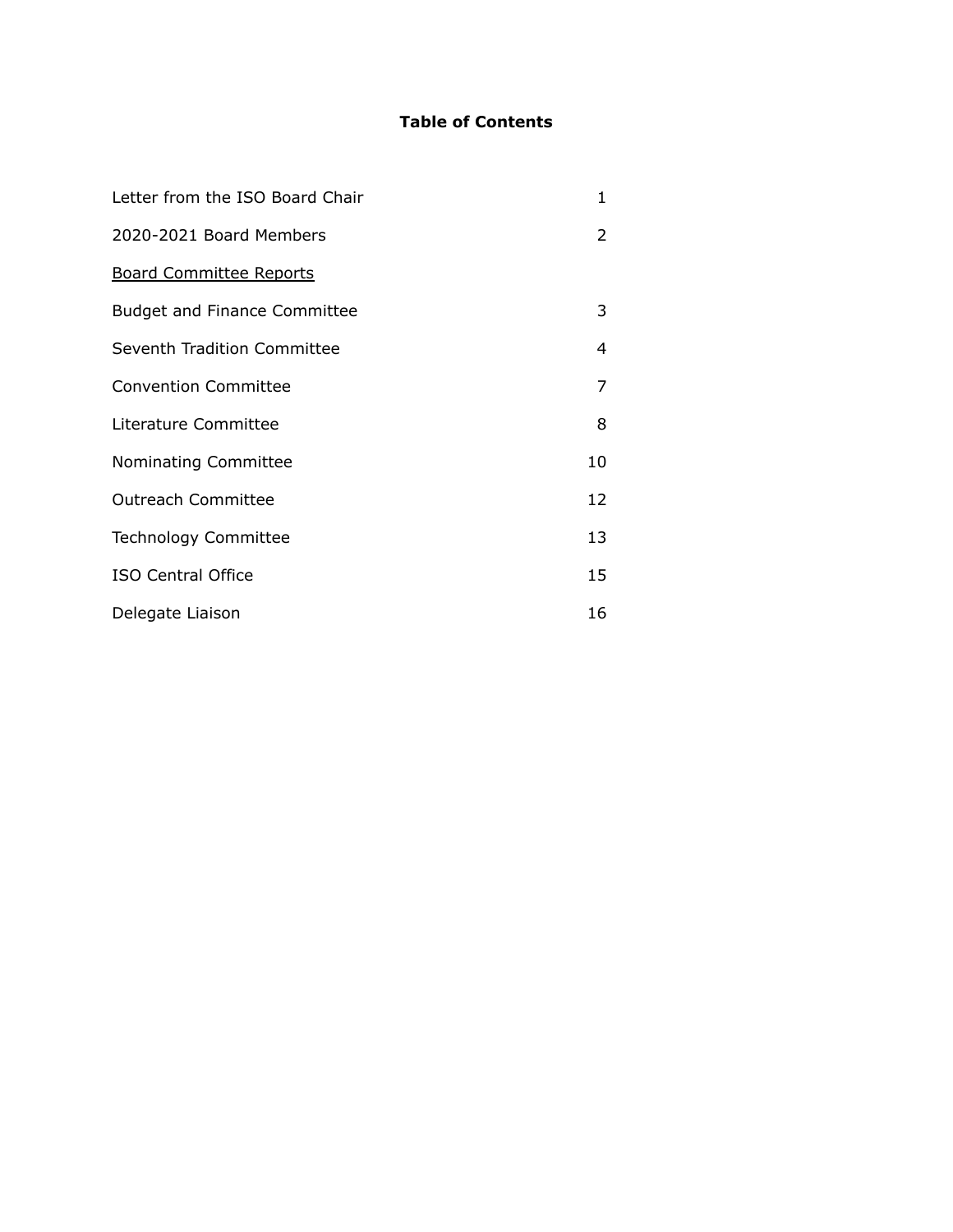## **Letter from the International Service Organization of COSA Board Chair**

Hello to COSA delegates and registered COSA meetings,

In last year's letter from the Chair, Chris C. wrote about what we have learned from sharing the message in the midst of a global pandemic. While he cheered innovation and creativity in the face of adversity, he also expressed how acutely he was looking forward to hugging fellow COSAs "like my life depends upon it, which this year has taught me, it does."

Honestly, I could reprint most of his letter and it would still be spot on. The one major difference is that we are holding a hybrid convention this year, a mix of in-person and online gathering, sharing, and recovering. I think of it as one step toward finding a new normal. This year, like last, we are refining and rebalancing many aspects of COSA in the face of a new reality.

I hope that as you read this annual report, you will come away with a better understanding of what goes into the work of our fellowship. You were probably aware of some of it, and some will be new to you. And, as always, there's more behind the scenes than you could ever imagine. Each area has the things you see, whether it be the convention, financial statements, outreach efforts, the website, or new literature. Keep in mind all of the work that goes into each of those. Much of it is unseen and unrecognized.

One thing I decided to change in this year's report is the vision for next year. In past years, the Chairs have shared their vision for the upcoming year. Honestly, I am not qualified to do that. I have my ideas, but they are mine alone. The collective vision is out there. I just haven't seen it yet. At the delegate meeting, the delegates will express the group's conscience for the direction of the fellowship. Then, at the Board's working-weekend, the board members, committee chairs, and other volunteers will work together on practical plans for the next year. In late summer, I will share the collective vision that emerges from the delegate meeting and the Board's working-weekend. I'll share that vision in the Balance newsletter. It will be clearer, more informed, and more in line with Higher Power than anything I could write on my own at this moment.

Thanks for the opportunity to serve our fellowship.

Sara L. International Service Organization of COSA Board Chair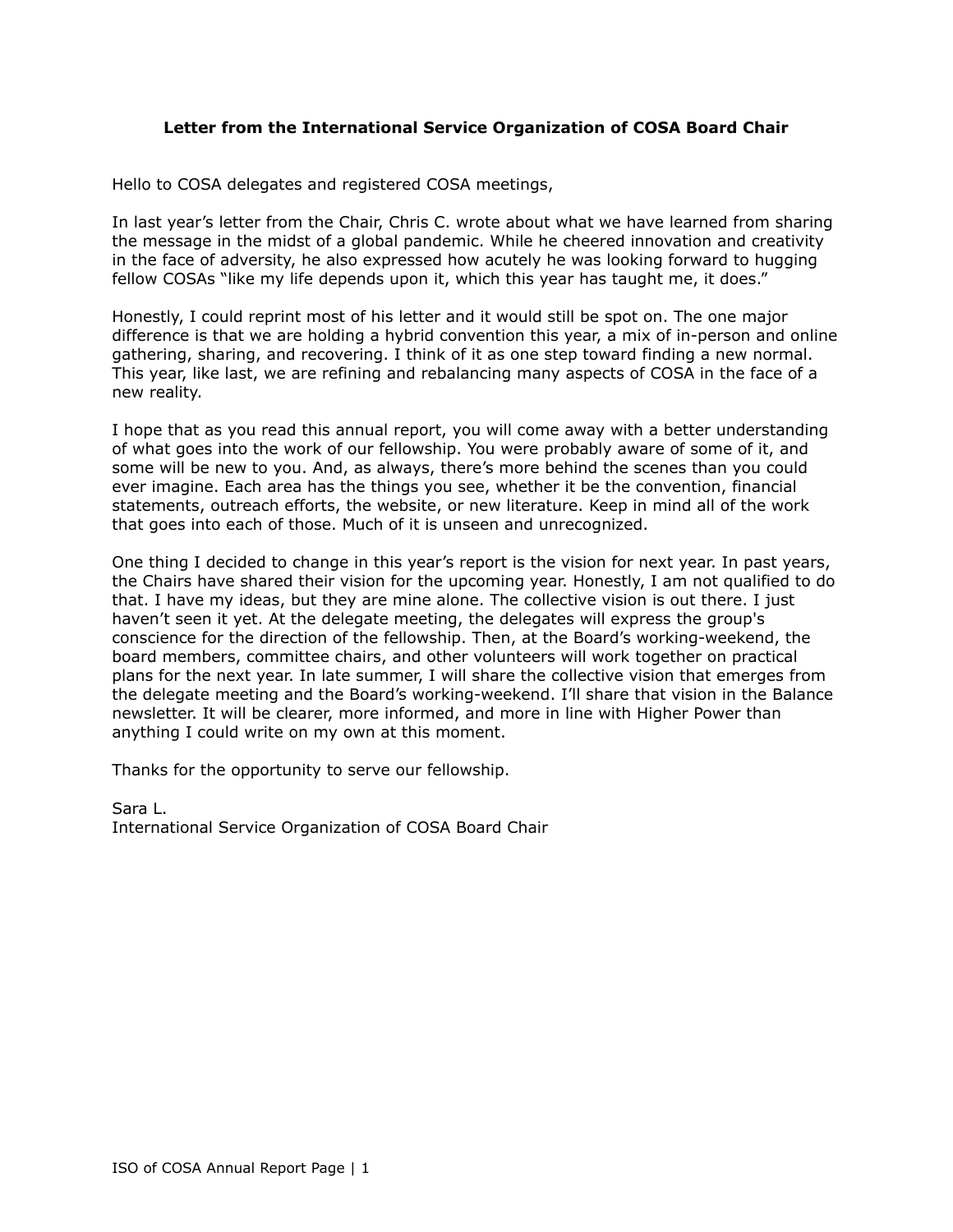### **2021-2022 International Service Organization of COSA Board of Trustees and their Committee Service Roles**

Chris C., Alamo, CA, USA ISO Board Member, ISO Secretary, Nominating Committee Chair, Convention Committee Co-Chair

Jo G., Surrey, United Kingdom. ISO Board Member, Member at Large, Convention Committee Co-Chair

Amy B., SC, USA ISO Board Member, Member at Large, Board Liaison for Literature Committee, Literature Committee Member

Martha Jean H., Hamilton, OH, USA ISO Board Member, Member at Large, Outreach Committee Member, Nominating Committee Member

Mary H., Naples, FL, USA ISO Board Member, Member at Large, Convention Committee Chair

Sara L., Saint Paul, MN, USA ISO Board Member, ISO Chair, Supervisor to ISO Central Office Manager,

Tracy S., Boulder, CO, USA ISO Board Member, ISO Treasurer, Budget and Finance Committee Chair

Julana, Houston, TX, USA ISO Board Member, ISO Vice Chair, Outreach Committee Chair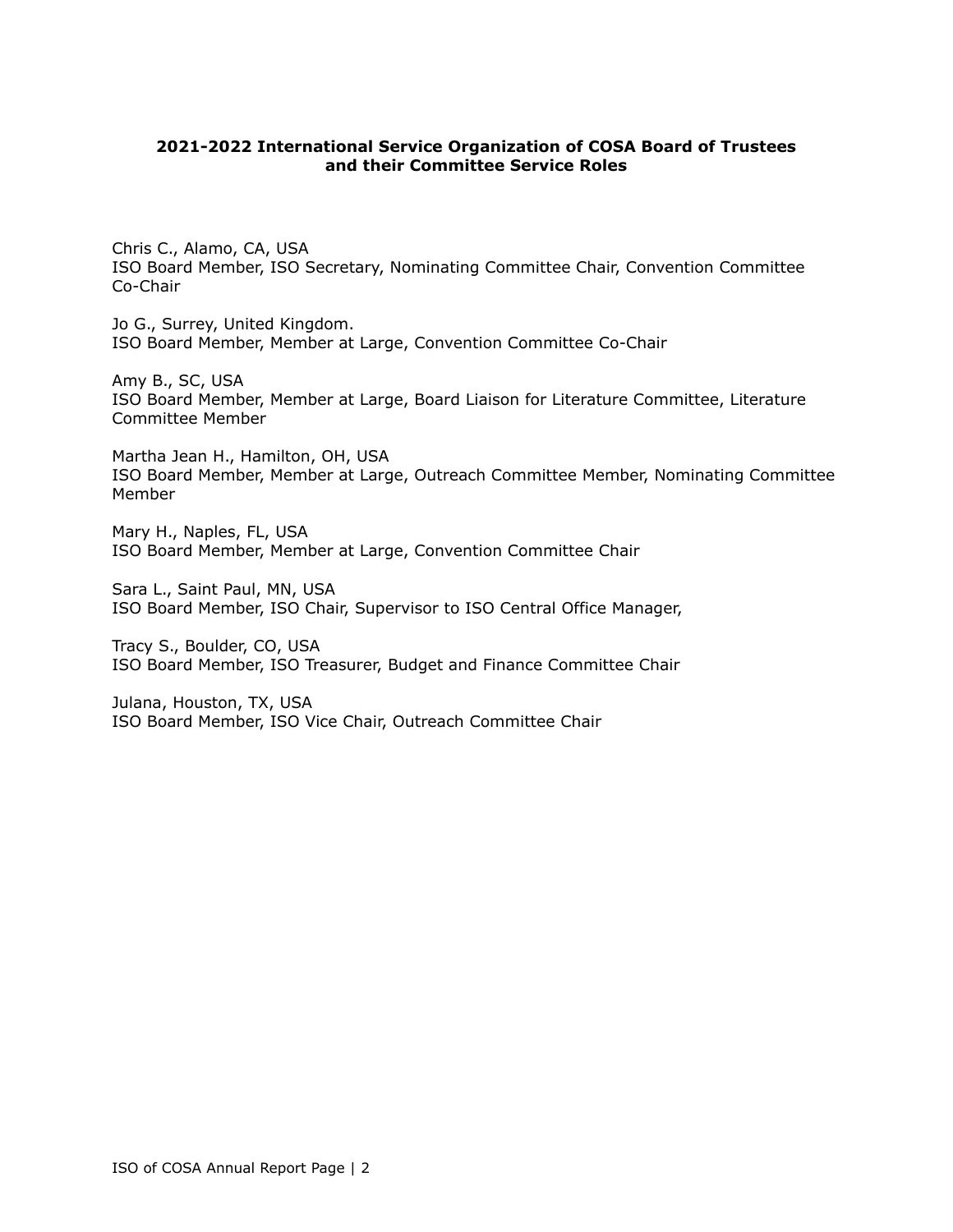### **ISO of COSA Board Committee Reports Budget and Finance Committee Annual Report 2022**

The Budget and Finance (B&F) Committee had the following goals for 2021-2022:

- 1. To create a prudent reserve policy, then find suitable ways to use the excess cash in the bank that will help the fellowship carry the message of COSA
- 2. To expand the ways we accept donations
- 3. To keep refining the process by which we collect and send annual donation information to the donors
- 4. To update our Seventh Tradition policies and the donation section of the website to align more completely with the Seventh Tradition
- 5. To document the accounting procedures and processes

## **B&F Committee Year in Review**

We had a prosperous year, with revenues exceeding expenses. Our cash position continues to grow, and we appreciate all of the fellowship's financial support.

### **Highlights of the year:**

The Literature Committee researched the cost of editing and printing our basic text, and because of the result the Board decided to increase the reserve for the basic text from \$10,200 to \$25,000.

The Board also discussed and decided to add a reserve for operating expenses in the amount of \$30,000, which is approximately half of our annual expenses (in a year with a face-to-face convention). This is similar to the reserve we already have established for editing and printing the basic text.

These reserves are Board-designated amounts, which can be changed at any time. The purpose is to make sure we set aside these amounts in our bank accounts for the above purposes.

The Board is considering ways to use the excess cash in the bank to help carry the message of COSA to the fellowship and newcomers, and that process is ongoing. An example of that is the redesign of our website to make it more modern and user friendly in this age of smart mobile devices.

We have added a Seventh Tradition Committee, and the Committee Chair's report is included in the annual report.

We have briefly considered offering Venmo or Cash App as an additional way to receive donations, but we have not followed through with any actions at this time.

The B&F Committee, along with the Central Office employee, are continually evaluating the workability of the accounting system and looking for additional ways to streamline the process. The accounting functions operated smoothly this year. No major improvements were made in the accounting system and none are being contemplated right now.

The project to document all our accounting procedures for future generations is in process.

On the whole we had a busy prosperous year, with projects in place that will help the fellowship grow financially and responsibly in the years to come.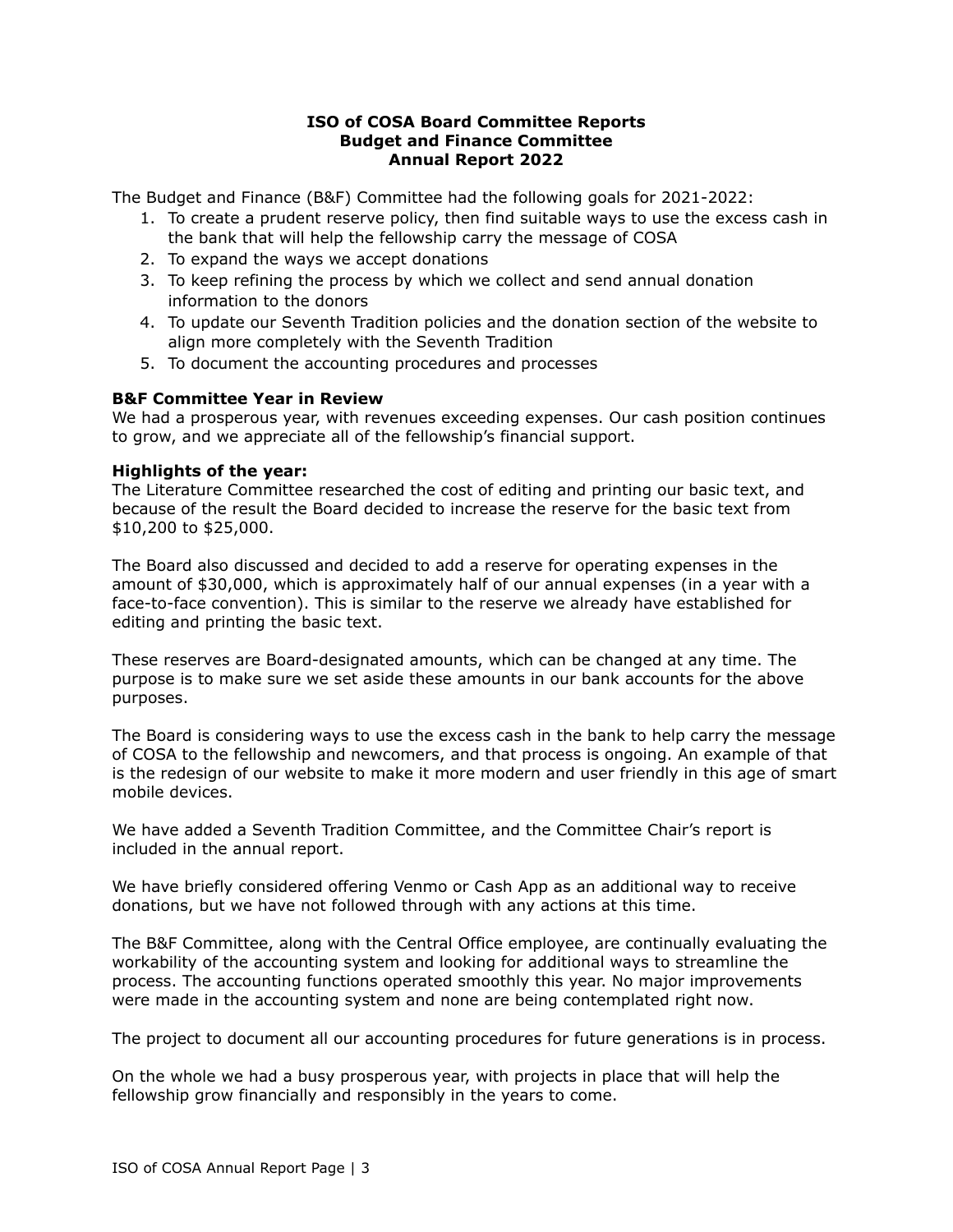## **COSA Seventh Tradition Committee Annual Report 2022**

Every COSA group out to be fully self-supporting, declining outside contributions.

PURPOSE OF THE SEVENTH TRADITION COMMITTEE AS VOTED BY THE BOARD A Seventh Tradition Committee will be formed with Mary H., Sara L., and two non-board members to make recommendations for a policy regarding Seventh Tradition options.

#### BACKGROUND

The need to form a Seventh Tradition Committee came about due to the recognition by various COSA members that policies and procedures were needed in order to address certain categories of Seventh Tradition donations. It was agreed that a Seventh Tradition Committee be formed in order to "make recommendations for a policy regarding Seventh Tradition donations."

It was also noted that the COSA website did not include any information about the Seventh Tradition, what it says, or its principles.

The following categories will be reviewed individually by the Committee, in the order they appear below in order to make recommendations for policies regarding the receipt of Seventh Tradition donations based upon COSA's own written Seventh Tradition as voted by the delegates.

- 1. Updating of language on the COSA website concerning Seventh Tradition donations
- 2. Accepting bequests
- 3. Amazon Smile
- 4. Corporate matching donations
- 5. Any other matter recommended for review by the Committee

The first meeting was held on August 19, 2021.

Proposed new language to be posted on the COSA website reflecting COSA's Seventh Tradition is presently in the expedited review process.

The next category that will be taken up by the Committee will be "accepting bequests."

The following is the Seventh Tradition chapter of the forthcoming COSA basic text, approved at the 2021 Delegate Meeting.

Gratefully submitted, Mary H., Chair Seventh Tradition Committee

### **Tradition Seven - Every COSA group ought to be fully self-supporting, declining outside contributions.**

Tradition Seven, in conjunction with Tradition Six, acts as a protective shell, ensuring that COSA is not compromised by outside interests. The Sixth Tradition dissuades COSA from supporting or giving resources to outside groups. Tradition Seven recommends that COSA rely solely on its members and accept no support from outside sources. Together, these two traditions help COSA remain independent, autonomous, and focused on our primary purpose, helping those who still suffer from the effects of compulsive sexual behavior.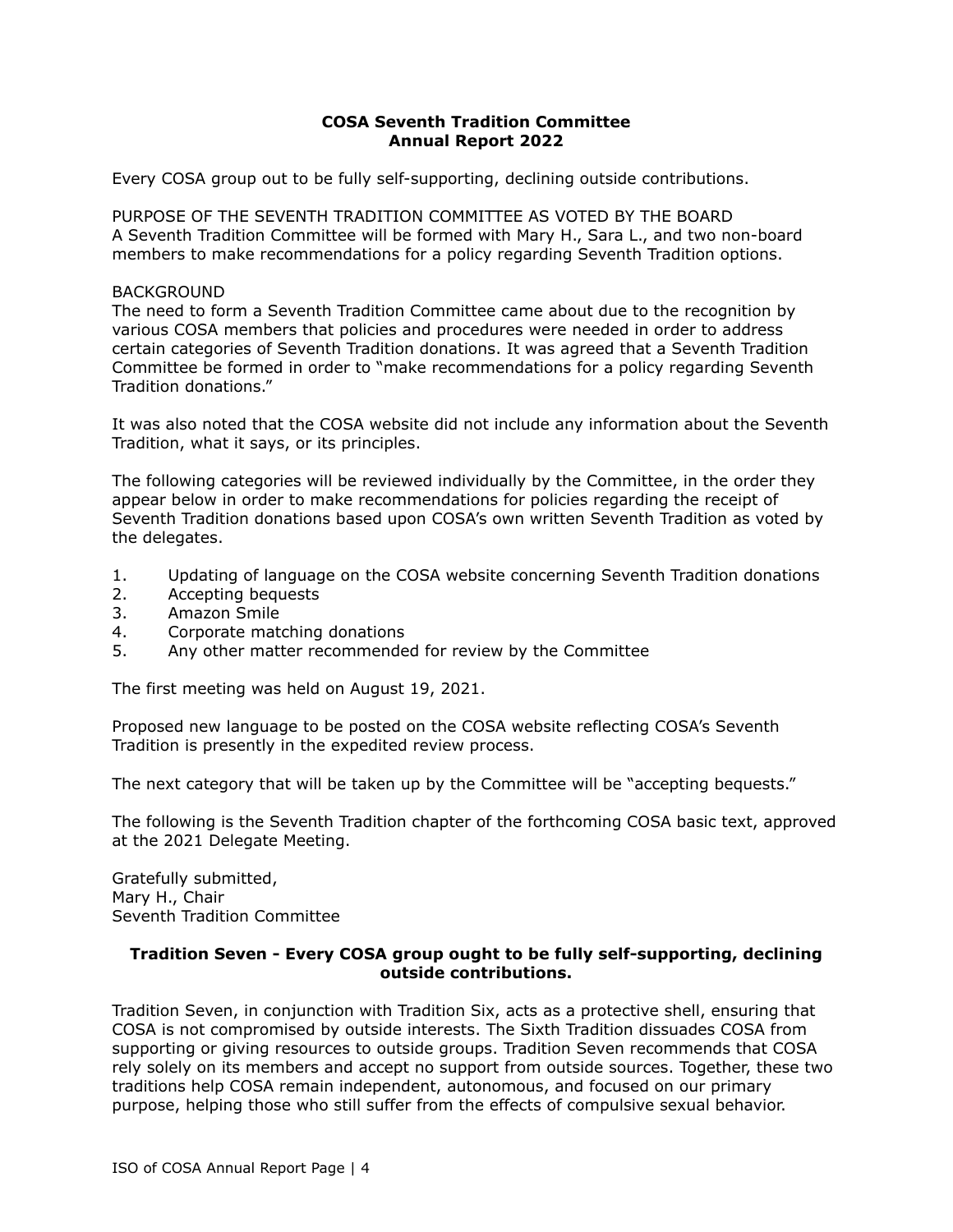Even when outside funds or resources are given with the best of intentions, accepting them puts COSA at risk of diluting its primary purpose. A COSA group that accepts a contribution from an outside entity may experience a sense of indebtedness, even if the giver asks for nothing in return.

For example, a small COSA group was meeting at a religious facility. The facility offered to let the group use the meeting room rent-free. Led by the principles of the Seventh Tradition, the COSA group members decided by group conscience that they would pay rent, even though it was not requested. They perceived the rent-free space to be an outside donation, one that may have resulted in a sense of indebtedness to the church or in the appearance of a religious affiliation. Had the church requested that the group make religious materials available during the meeting, the group members or the church may have felt that the group was obligated to comply because the meeting room had been gifted. Tradition Seven holds sacred the priority to maintain COSA's autonomy. By refusing the offer, the group was confident that it was free from outside influences.

COSA is sustained solely by voluntary member contributions, financial and otherwise. Tradition Seven offers us opportunities to support COSA every time a meeting basket is passed.

Additionally, non-financial contributions—such as participating in meetings, working the Twelve Steps, serving as a sponsor, and volunteering for service positions—ensure that COSA can continue to carry the message to those who still suffer. These contributions secure COSA's independence and sustainability. In fact, COSA's very existence rests in the hands of its members

When we give to COSA, we not only help it flourish, we also develop a sense of purpose and connection to our COSA community. By supporting COSA, we invest in our collective wellbeing. Tradition Seven's direction to be self-supporting is both unifying and empowering.

Groups may decide how to use financial contributions from members. The funds may be used to pay rent and website fees, purchase literature and materials, and help delegates attend the annual COSA convention. In addition, local groups are responsible for supporting and sustaining COSA's International Service Organization (ISO), ensuring that it also remains self- supporting. Money donated to ISO is used to pay for office rent and supplies, compensate the administrative assistant(s), maintain the website, publish materials, and help finance the annual COSA convention.

Through Tradition Seven, COSA members work together to ensure that COSA maintains a prudent fiscal reserve and has adequate resources to continue to carry the message. Each group is free to determine the amount needed in reserve. COSA groups and ISO strive to have sufficient funds not only to pay current expenses, but also to support lasting continuity.

At the same time, COSA remains humble and free of entanglements by avoiding excessive stockpiles of financial resources. Without financial distractions, COSA is better able to remain focused on helping those whose lives have been affected by compulsive sexual behavior.

At times, individuals may be unable to contribute financially. Even so, everyone is welcomed into COSA, and each member is embraced and valued equally. As some meeting scripts state, "We have no dues or fees. We need you more than we need your money." We give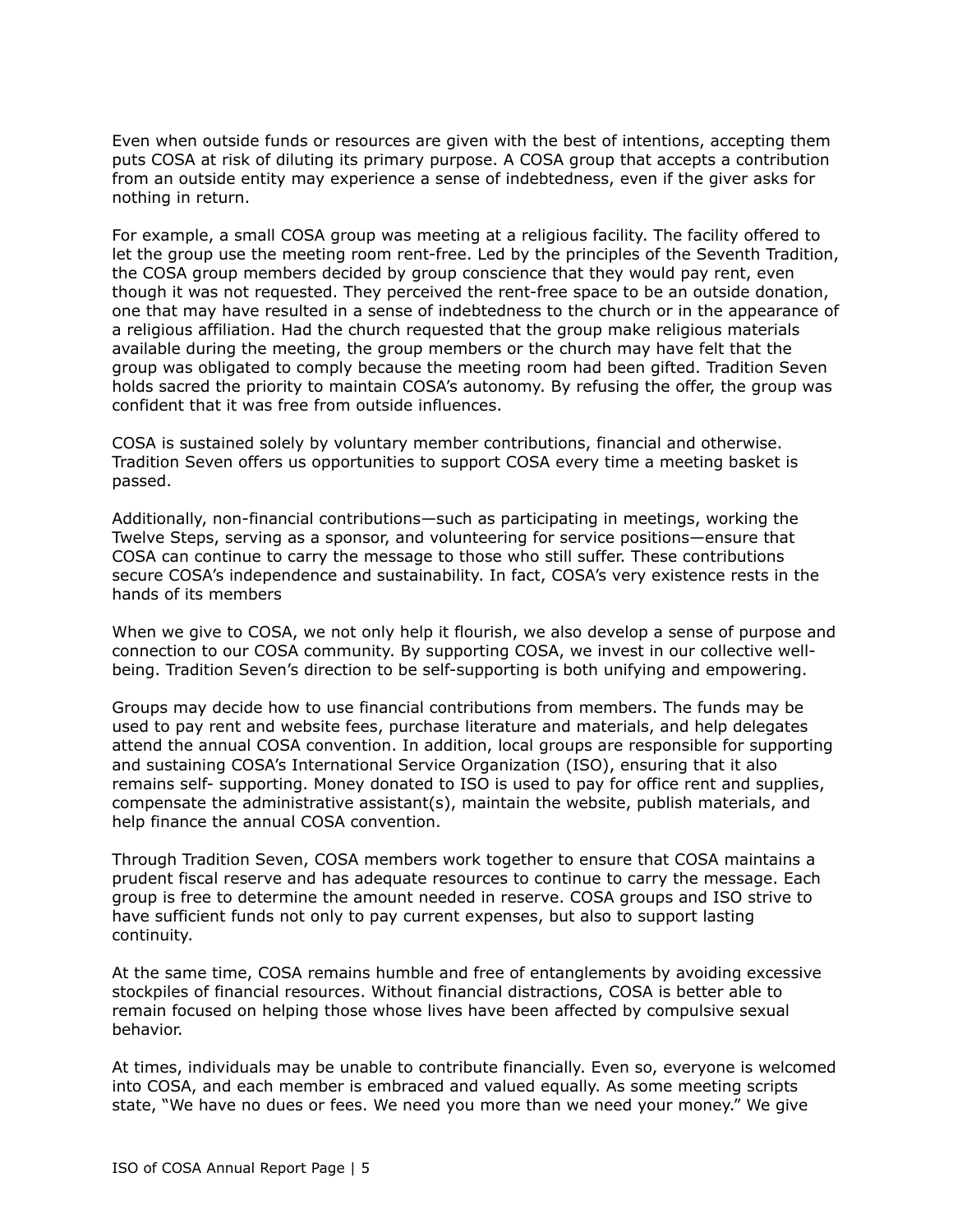only what we can.

While Tradition Seven is intended to guide COSA groups to remain self-supporting, we may also apply the principle in our lives and individual recovery journeys. Some of us have found that when we are dependent on someone else, we sacrifice our autonomy and lose our sense of self-worth and capability. We often fail to take care of ourselves and instead focus on others.

In the past, we may have relied upon others to support us even when it did not feel safe or right. Perhaps we have had unrealistic expectations or hopes that someone else could take care of our needs, and inevitably we were left feeling disappointed, resentful, or victimized. When we set ourselves up to feel beholden to someone else, we often ignore our own needs and wants.

As we work the Twelve Steps of recovery and begin to trust our Higher Power, we learn to care for and trust ourselves. From this place of groundedness and connection, we regain our sense of self-worth and discernment. When we take responsibility for our own lives, we experience a feeling of empowerment, well-being, and completeness. As COSA members in recovery, we are learning to hear our authentic voices and gain the courage to follow our truth. We no longer work so hard to try to please others or to let them determine what is best for us.

Tradition Seven both secures COSA's path to its primary purpose and offers us the meaningful and often life changing opportunity to contribute to our beloved fellowship. The Tradition's lesson, that of taking responsibility for ourselves and for COSA, is key to sustaining COSA's integrity and supporting our ability to carry the message to others who still suffer.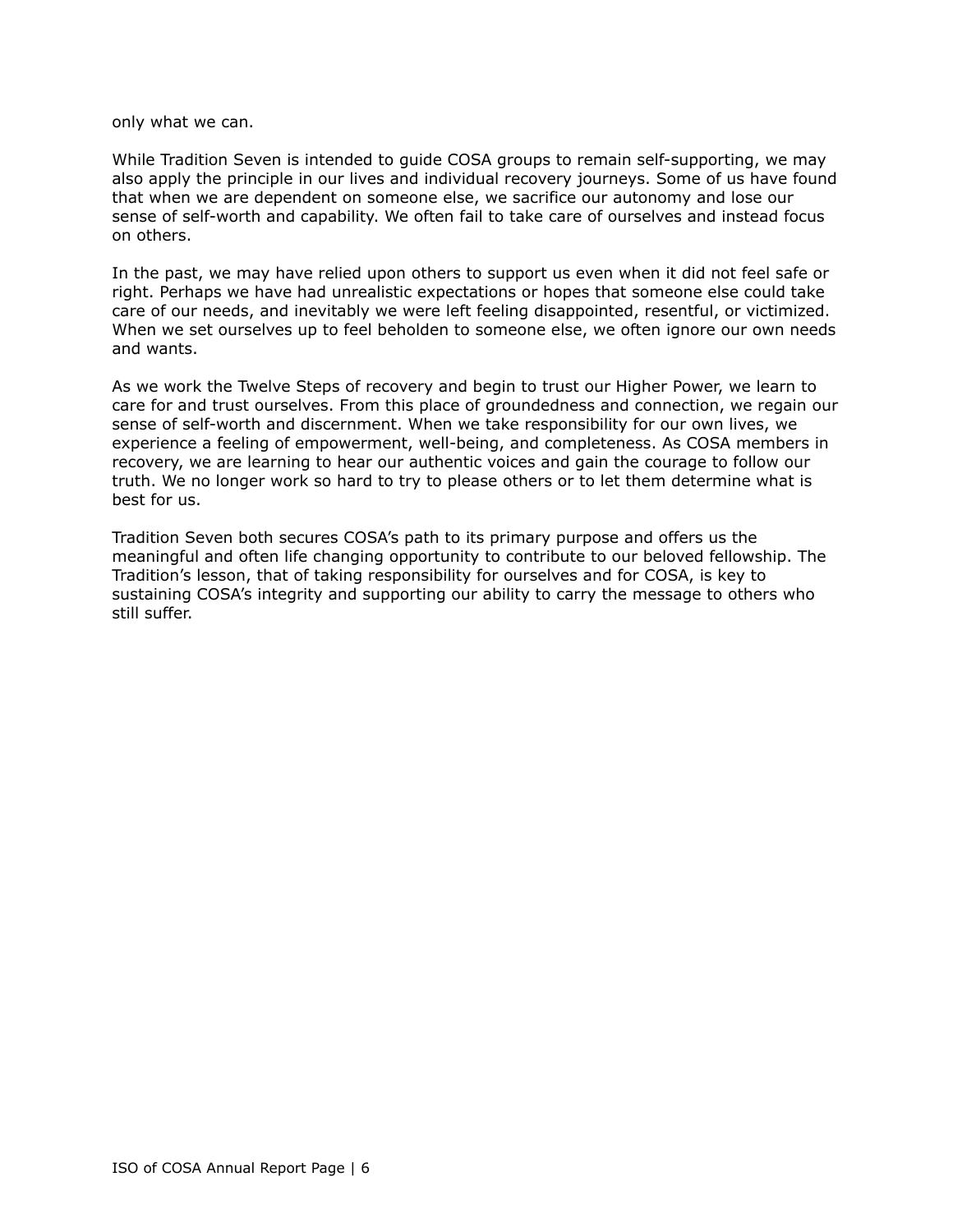## **2022 COSA Convention Committee Annual Report 2022**

This year's Convention Committee is an international collaboration of COSAs! With the committee members split almost evenly between US and UK members. This year's co-chairs are similarly split between the UK and the US. International participation is bringing a wider perspective to the convention planning, which this year is reflected in greater accessibility for all COSAs around the world.

After two years of COVID-forced virtual only conventions, the intent was to revert to the traditional format of the convention. While there has been ongoing feedback from the fellowship to the Board proposing changes to the convention format, that feedback had not coalesced into clear direction. The Board has issued surveys to the fellowship asking what the convention should look like in the future in the hopes of finding that clear direction. Given this backdrop, the direction from the ISO of COSA Board to the 2022 Convention Committee was to hold a conventional convention (pun intended).

This convention was deliberately chosen to be face-to-face despite the risk of the pandemic reducing attendance and the possibility of not meeting the minimum financial obligations to the hotel. Despite the pandemic concerns, this Committee has done a great job making sure the "attraction" of recovery is baked into this program!!

The goals of the 2022 Convention Committee in Atlanta, Georgia are to:

- Embody the convention theme of "Unity in Diversity"—that despite the diversity in our backgrounds and experiences, we are united in healing from the effects of compulsive sexual behavior.
- Make the convention slogan of "Rise Up" resonate as the healing effects of this program allow all of us to rise and look forward to better days.
- Be sober and sustainable in our service to the fellowship.
- Blend the face-to-face and virtual aspects of this convention in a manner that results in a sustainable amount of service by the committee members.
- Maximize accessibility to the convention program to COSAs around the world.
- Keep it simple.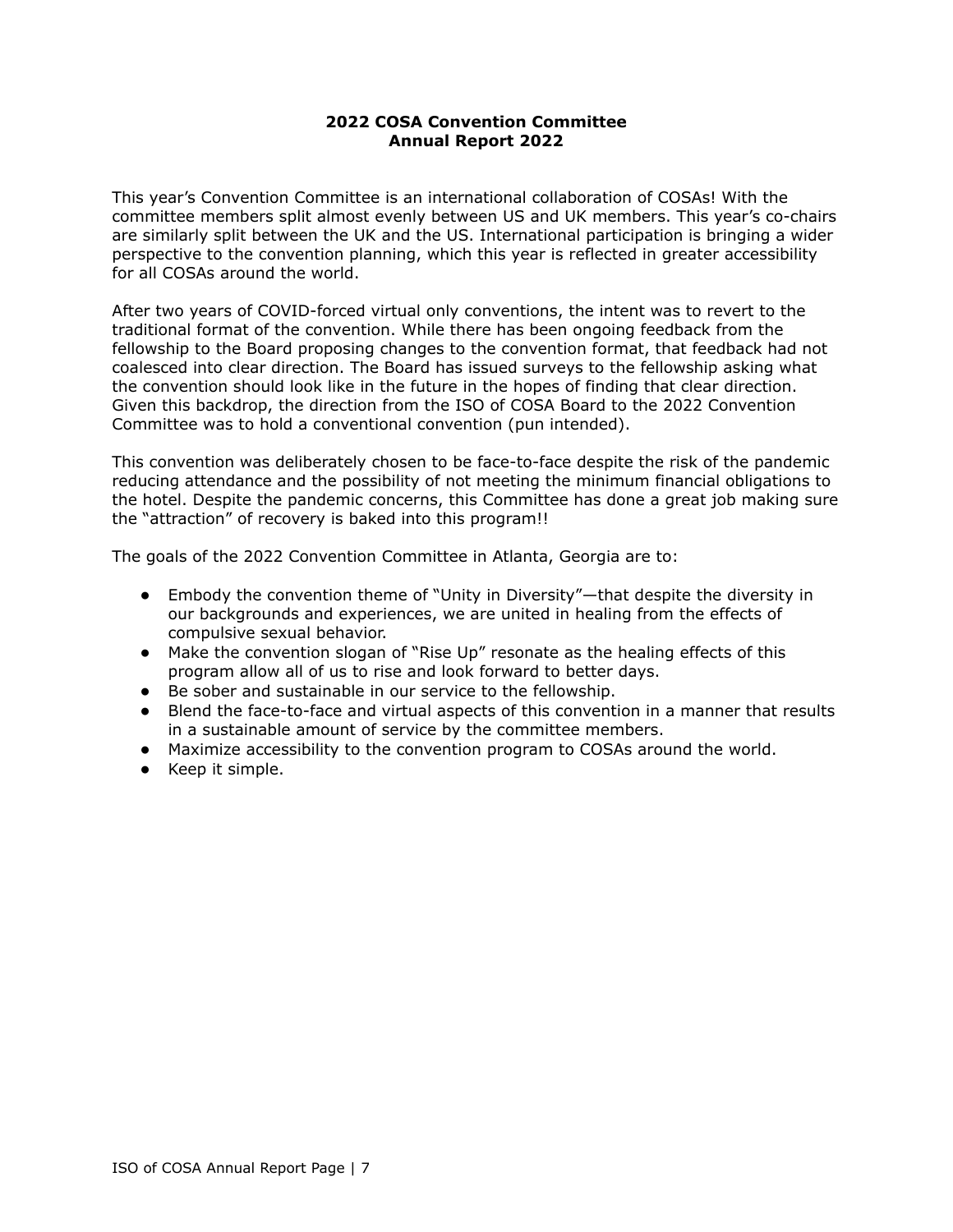## **Literature Committee Annual Report Service Year 2021-2022**

The Literature Committee had seven goals this year:

- 1. Complete and submit eight chapters of the basic text for approval at the 2022 Delegate Meeting. (done)
- 2. Train new members of the Expedited Review Team, and develop a streamlined procedure for the team with the Expedited Review Board Liaison. (done)
- 3. Train the new Balance Coordinator. (done)
- 4. Hold quarterly committee meetings and enhance committee teamwork between the three teams.
- 5. Find co-leaders (serving as vice-chairs or alternate chairs, likely replacements) for key service positions. (partially done, in progress)
- 6. Create a small subcommittee to review the cost of editing and publishing the basic text. (done)
- 7. Review the position of cosacopy responder and redefine tasks. (done)

The Literature Committee consists of three teams (Balance Team, Expedited Review Team, and Literature in Development Team). Each team meets at various intervals due to the critical nature of their work and is dedicated to maintaining the commitments of producing the Balance, reviewing information presented publicly, and writing for the basic text.

We have a very dedicated committee with both new members joining our teams and others having served for many years. The Literature Committee is always looking for those willing to serve on the Committee or to write for the Balance. We could use administrative assistance and project coordination, in addition to welcoming new writers and editors.

The Balance team welcomed a new Balance Coordinator who has done an excellent job of getting the newsletter back in publication. Our editors have remained in their service roles, and having the team working well, we are pleased to have three issues published this year, with a fourth in production. Two of the issues are double issues. We welcome submissions from any COSA and anyone interested in helping with COSA's newsletter. We are seeking photographs by COSAs for the Balance as well.

The Expedited Review Team has a new Board Liaison who coordinates submissions to COSAs in the Know, our weekly email to the Fellowship, and all public postings and literature. She has worked with the newest editor and our long standing member on the streamlined procedure. ER ensures that COSA's writings are presented consistently, correctly, and professionally.

The Literature in Development Team (LitDev) is the largest of the three teams. We have done a tremendous amount of work this service year in preparing eight chapters for delegate consideration, as well as submitting estimates to the Board on costs for getting the basic text professionally edited and printed. LitDev has been working steadily to present the entire basic text to the delegates in 2024 and to do this, we must maintain a rather robust pace of chapter preparation. The first edition of basic text will not include COSA Voices (also called COSA stories) in order to meet this goal.

We created a mentoring system for new members of the Literature in Development Committee. These mentors helped guide new members with procedures, systems, editing, and technology.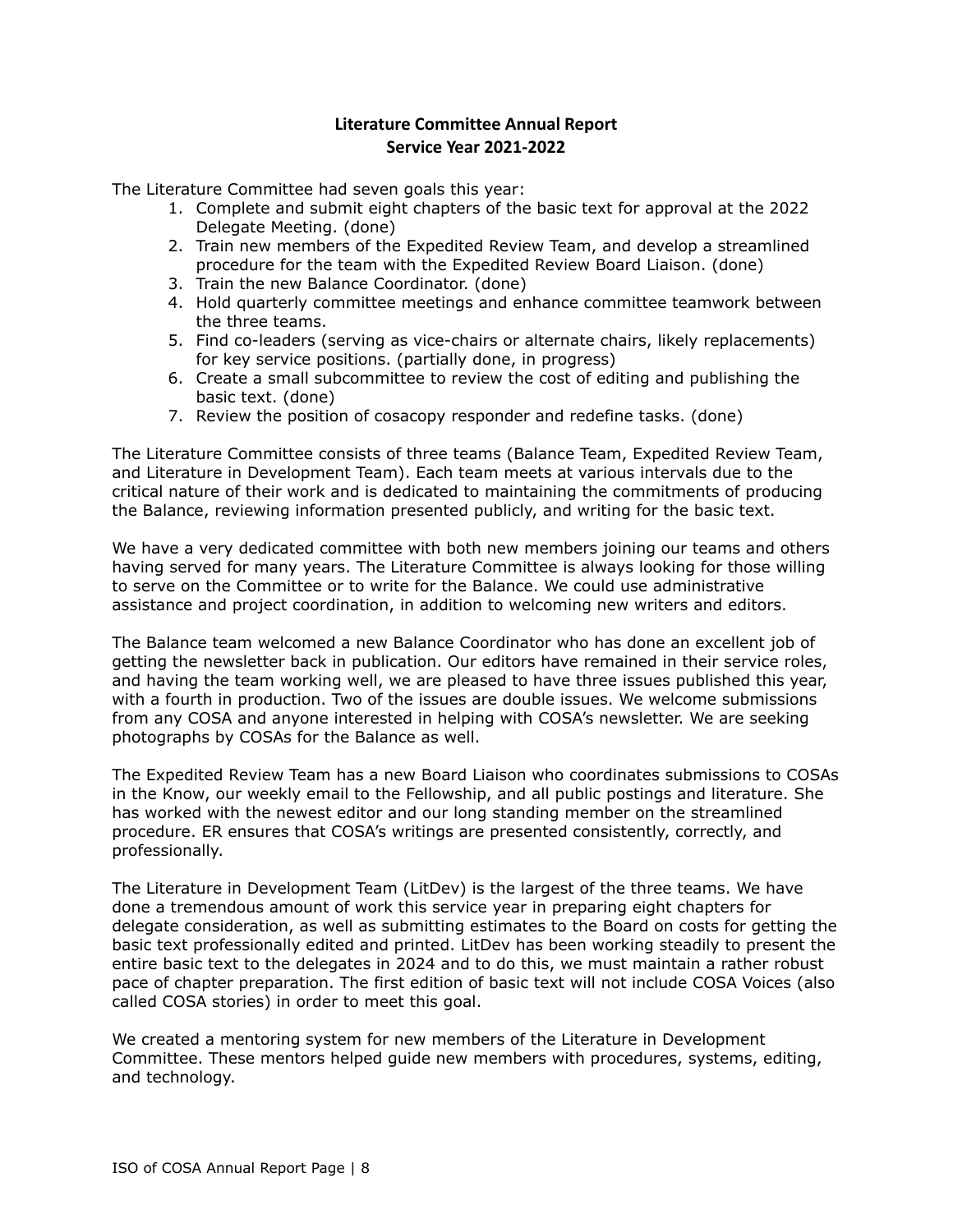The Literature Committee continues to receive requests from members for new literature. Although we are bound by the delegate directive to not work on any other literature until the basic text is completed, in the coming year we will be conducting a fellowship survey on what projects to take on next.

Additionally, the UK COSA Fellowship is now printing their own literature with a print shop there in the country. They have access to specific files for booklets.

We have updated the language in the meeting guide to be more inclusive, consistent with the Diversity Statement.

In looking ahead to the next service year, we are excited to be nearing the publishing of the basic text. We will be posting a separate survey about a name for the text. We also hope to hold at least one meeting for all three teams.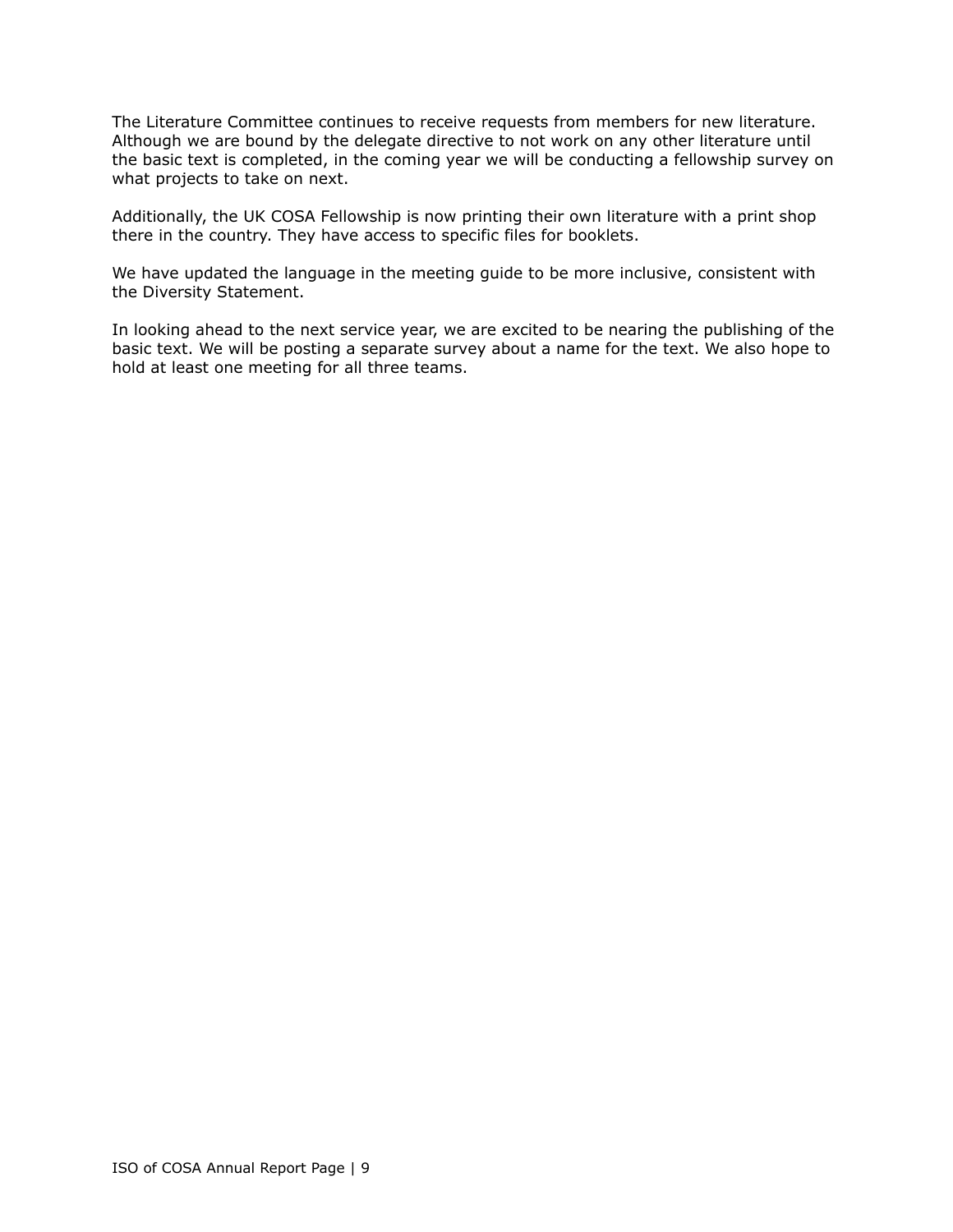## **Nominating Committee Annual Report 2022**

This year's Nominating Committee was composed of five members. Over the course of this service year, our team held three meetings and considered the application for board service of one COSA.

This year's Nominating Committee is more than twice as large as last year's committee, and all of the members have significant experience in service to COSA. At the beginning of the year hopes were high that the large Committee attending multiple virtual COSA meetings would be able to cast a wide net, looking for COSA members inclined to be of service at the board level. We hoped this approach would work well in the virtual environment, as the year before it had been a handicap that we could not discuss service with members at the face-to-face convention.

Many individuals were contacted by the members of the Nominating Committee, and one COSA stepped forward with her application. If accepted by the delegates, this new member will meet the needs of the ISO of COSA Board, maintaining the present number of board members at eight. Another important position filled this year was the Balance Coordinator, a position that had been open for over eight months.

In the coming year we expect one or more board positions will need to be filled, and the Committee is actively recruiting for a board member with accounting skills. Also high on the list of recruitment will be a Delegate Liaison for the 2023 Delegate Meeting, and a 2023 Convention Committee chair(s).

In this coming year the Nominating Committee will need to be nimble, recruiting in person at the Convention, and establishing a large committee so that members can be in many virtual meetings and recruit there. In the coming year the Nominating Committee has the following goals and actions to energize recruitment of highly qualified COSAs for service:

- Recruit more members to the Committee.
- Nominating Committee members will attend a wider range of Zoom meetings to maintain and increase connectedness with the fellowship and to counteract the loss of connection opportunities at a face-to-face convention and retreats.
- Renew recruitment efforts at the face-to-face convention in Atlanta.
- Continuity of the Nominating Committee chair from last year to this year will allow the lessons learned from this challenging past year to be brought forward.

Please reach out to the Nominating Committee if you feel called to support this endeavor at [nominations@cosa-recovery.org](mailto:nominations@cosa-recovery.org). Or, during the Convention, please notify any current or former board member and let us know you are willing to be of service.

As we enter the new service year, the Nominating Committee will continue seeking new people to serve on the Board. This rotation of service keeps COSA healthy today and in the future. Those qualified for board service are: COSA members who have worked all Twelve Steps, have a sponsor or equivalent, are a member of a registered COSA group, and have two years in COSA. Are you interested in serving COSA as a board member? If you're not ready now, please keep your mind and heart open for the future. Until then, please consider volunteering for another service position that would benefit from your unique experience, strength, and hope. The service you give comes with deep, lasting rewards and growth to your personal recovery.

Thank you for letting us be of service.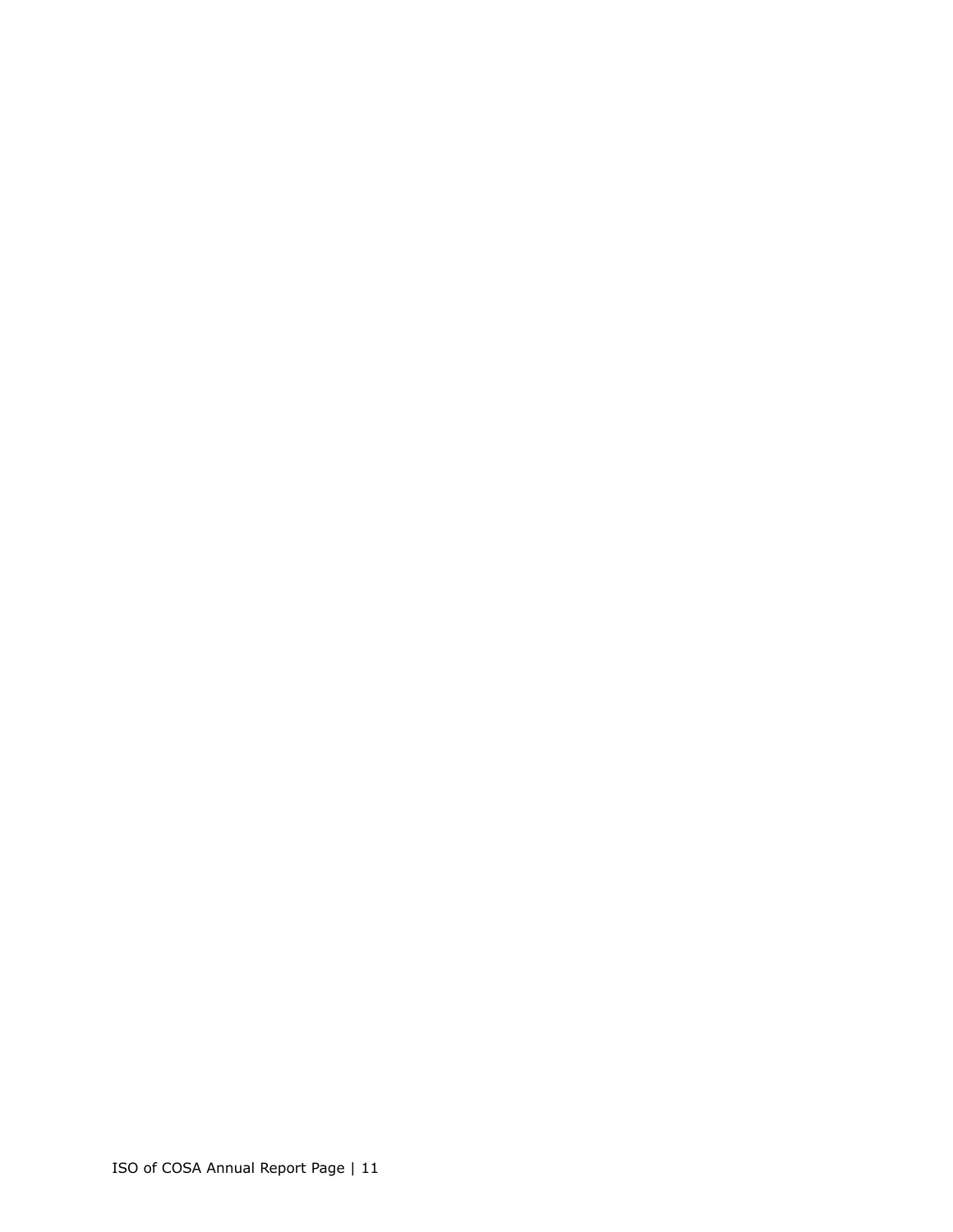## **Outreach Committee Annual Report 2022**

The Outreach Committee's works accomplished and in progress include:

- A questionnaire in the COSAs In The Know fellowship email and on the COSA website to better understand how the annual convention can best serve the COSA fellowship's needs. The survey can also be found at [https://forms.gle/NNzRwp9gn8Tqo3Bm8.](https://forms.gle/NNzRwp9gn8Tqo3Bm8)
- Established a branch of the Outreach Committee in Europe to make it easier to distribute COSA information, literature, experience, strength, and hope. This included a European website, local literature printing, and increased involvement in the COSA convention.
- Started the COSA Teen meeting on the second Sunday of each month at 2:00 p.m. Eastern Standard Time (US) on Zoom. The meeting is designed for teens from thirteen to eighteen whose lives have been affected by compulsive sexual behavior. We are looking for more leaders to join and want to spread the word to teens in need of support.
- Spanish translations of the Steps and select pamphlets are ongoing.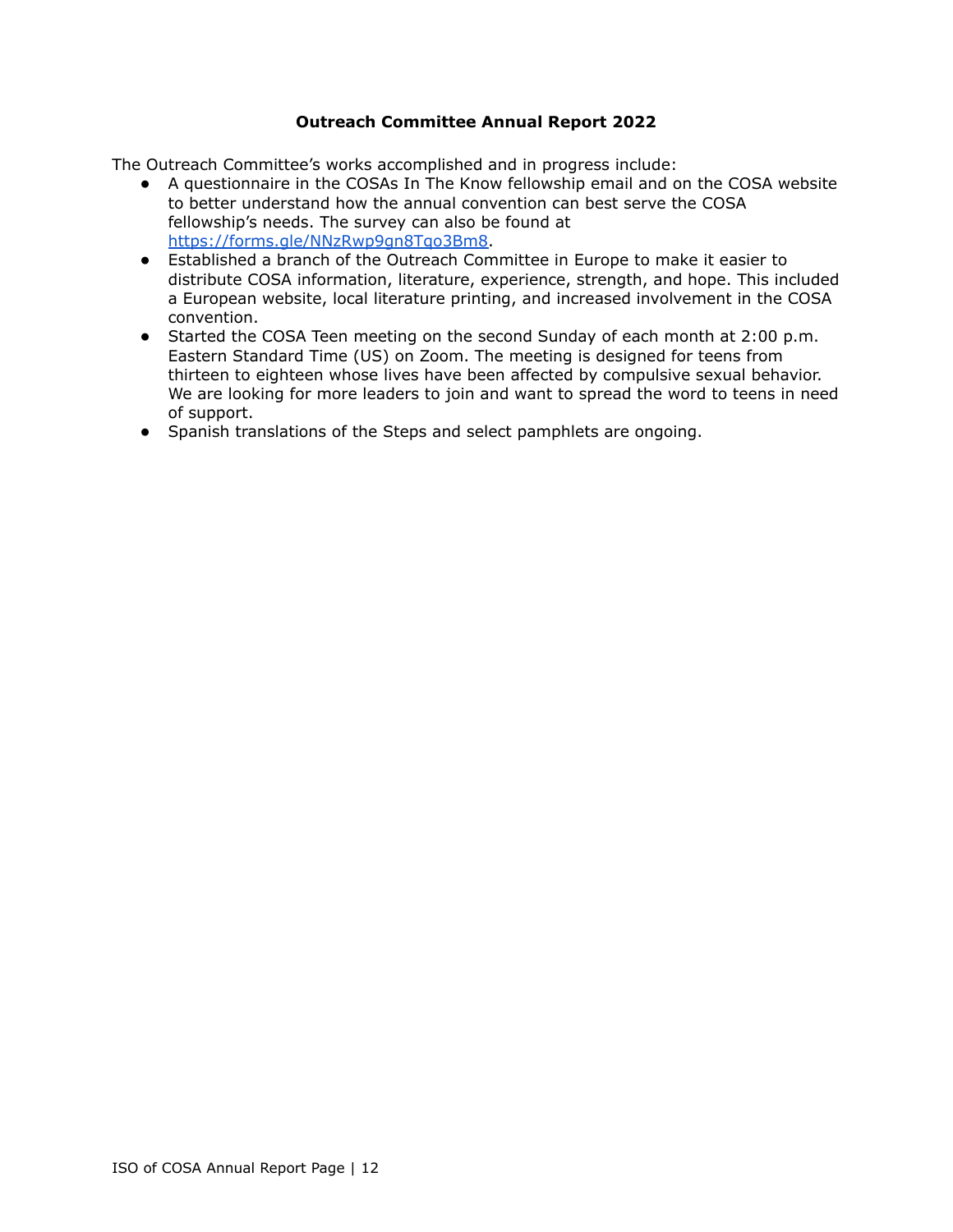## **Technology Committee Annual Report 2022**

The Technology Committee's oversight includes: the maintenance of the COSA website ([cosa-recovery.org](https://cosa-recovery.org/)), including the COSA Online Store; sending emails to the fellowship; converting convention recordings to MP3s; setting up and maintaining the registration page for the convention and annual delegate meeting; maintaining the database of meetings; and various details involved in setting up emails, data storage, and things "techy".

The majority of the work involves maintaining and offering services through the website. We are researching more ways to make the [cosa-recovery.org](https://cosa-recovery.org/) website be more representational of our fellowship as well as how to do a better job at reaching those who are still suffering. We are continuing to learn how to add content as well as updated existing content on the website. The Board has directed us on adding some new features to the website. We made some progress, and we plan to continue working on those in the coming service year. We have received feedback from delegates and other COSA members about suggested changes for the website. We are reviewing them and adding them, as we are able. We appreciate all the feedback and support we receive from the delegates, the Board, and the fellowship.

One of our primary focuses in the coming service year is to improve our SEO or search engine optimization. For those unfamiliar with the term SEO, this refers to changes we can make in order to improve our cosa-recovery.org website so that it ranks higher on search engine results pages (like Google or Yahoo) to help those that are still suffering to find COSA easier/faster. We are looking forward to seeing what we can do for the fellowship in 2022-2023.

Since last April, TechCom has sent 55 fellowship emails. This is the primary method of communicating information to the fellowship. We started combining weekly meditations with other fellowship emails into one weekly email. Our goal with this format is to reduce the number of emails sent so as not to overwhelm the recipients. Besides the weekly "COSA in the Know" email, our bi-monthly newsletter,the Balance, as well as a handful of other emails were sent to the fellowship. We will also, this year, be working on updating the format of the fellowship emails to make it more accessible.

We added the 2021 virtual convention recordings to the COSA Online Store. We continued to offer a one-click purchase of an entire year's convention recordings at a 20% discount.

The Technology Committee oversaw the posting of information for the 2022 COSA convention, *Rise Up to Recover*. We continued to improve the delegate and convention registration processes.

TechCom oversees the maintenance of the meeting database and updates meeting information on cosa-recovery.org as supplied by our registered meetings. Currently, there are 160 registered COSA meetings.

Our shared vision for the 2022-2023 service year is to continue to determine ways to make cosa-recovery.org more accessible to the newcomer as well as make it easier to use/navigate on mobile electronic devices; to enhance the visual impact of fellowship emails; and to continue providing technical support to the Board and fellowship.

The Technology Committee is very different from other ISO committees. We do not have monthly meetings or an ongoing list of action items. TechCom is like a series of cogs where we all work together to accomplish our primary purpose. As we add new TechCom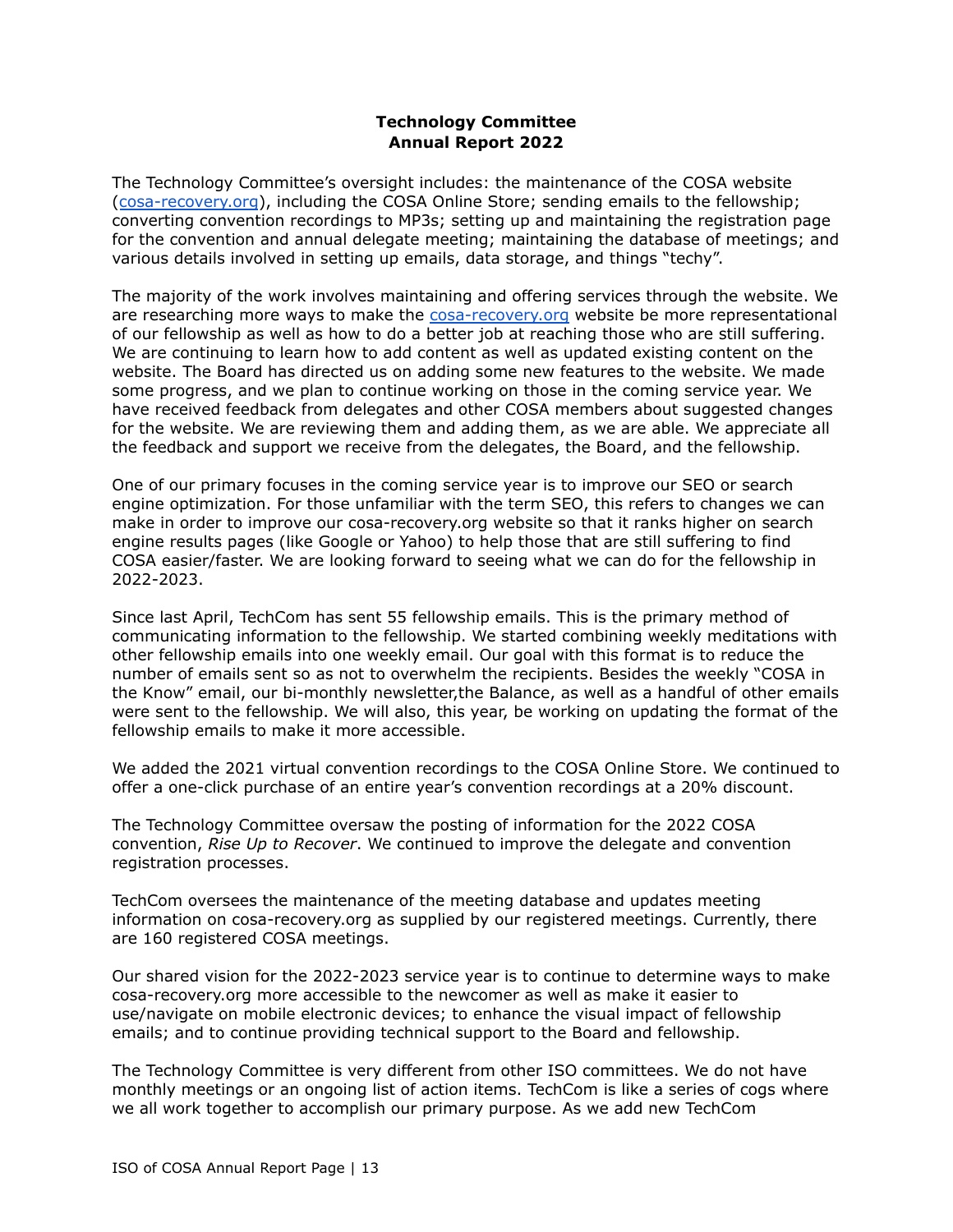members, we increase the number of cogs and reduce the size of the individual cogs as well. This year one of our goals is to add more cogs to TechCom. If you would like to be a cog in the Technology Committee, please let us know! We also need non-technical cogs as well.

Thank you for letting us be of service.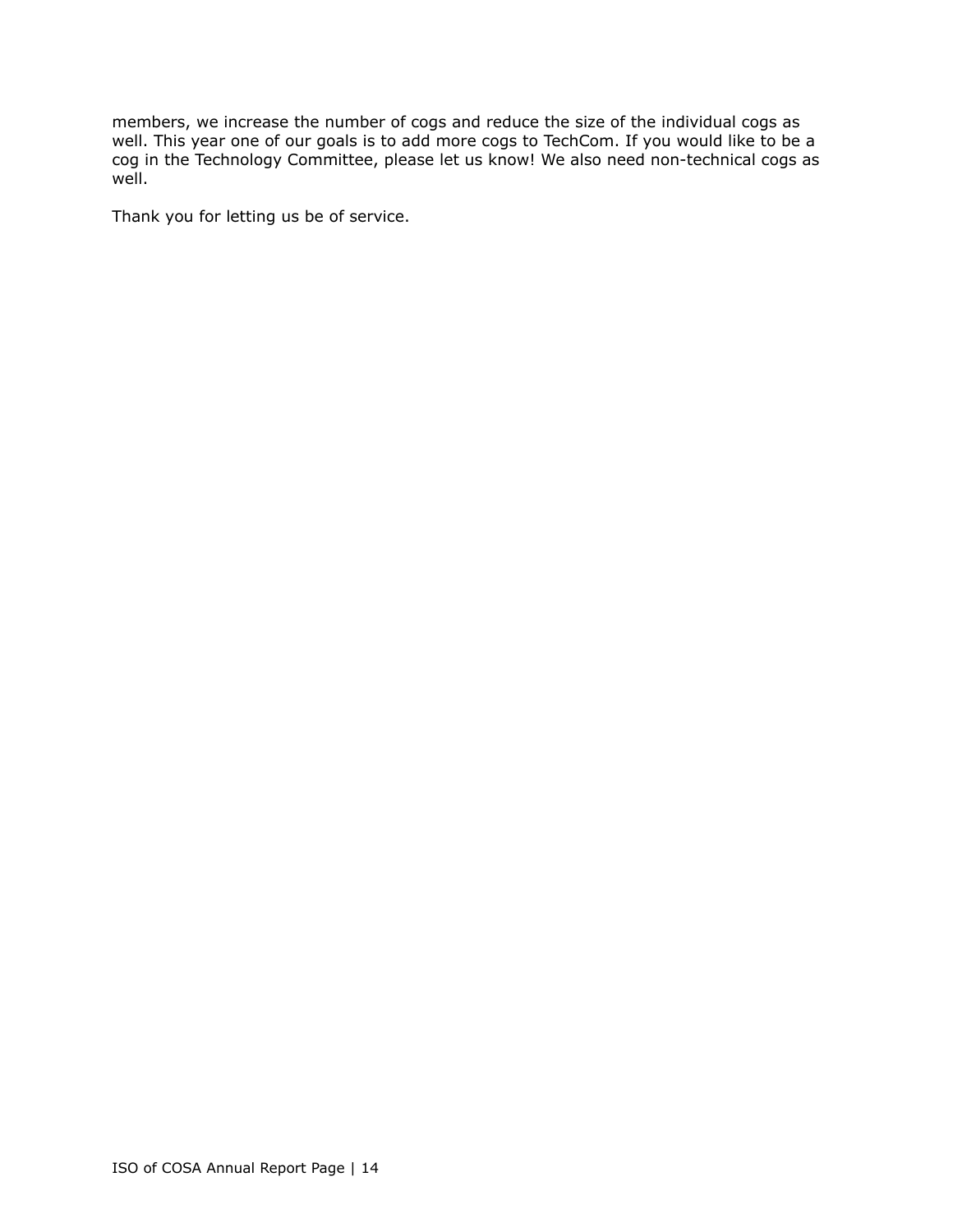## **International Service Organization**

### **Central Office Annual Report 2022**

Greetings to the fellowship from the COSA Central Office

The central office of the ISO of COSA continues to support the fellowship through its focus on providing literature to the fellowship and accurate and timely financial data. The majority of our literature is sent across the United States but we also ship literature to Canada, the UK, and Australia. This year orders on the website totaled over \$7833.65 in printed materials with over 1099 items ordered. Our most popular items were our COSA Medallions with 124 ordered. Our most popular publication is The 12 Step Compilation. In second place was our booklet Sobriety. In our Kindle store our royalties from sales totaled over \$637.00. From February 2021-February 2022, 1805 downloads of COSA literature were purchased. Our most downloaded item was our Step One booklet followed by our Boundaries and Sobriety booklets.

Accounting responsibilities include completing our monthly books, monitoring sales trends, and keeping records of Seventh Tradition donations. This year we sent out, via email, over 276 end of year donation letters to members of our fellowship. Sending donation letters via email allowed us a savings of over \$150.00 in postage.

Volunteers from the fellowship continue to serve on our Budget and Finance Committee and fill important roles in auditing and overseeing all of our financial systems. In addition, our technology team keeps our COSA Online Store up to date and functioning smoothly to facilitate distribution of literature. Serving the fellowship is truly a team effort. A huge thank you to everyone for their support. We continue to look for ways to improve our responsiveness and support the fellowship.

In 2021 I made the decision to permanently relocate to the Asheville, NC area and asked the Board if they would be open to a relocation of the office. After careful consideration the Board agreed. When our lease ended last summer, I went to Houston, packed up the office (with the help of local COSAs – THANK YOU) and opened for business in Asheville. With the support of the Board the transition has gone smoothly.

My thanks to the fellowship for allowing me the opportunity to serve and work in the ISO of COSA office.

Looking forward to the Atlanta convention.

In Service,

Susan K.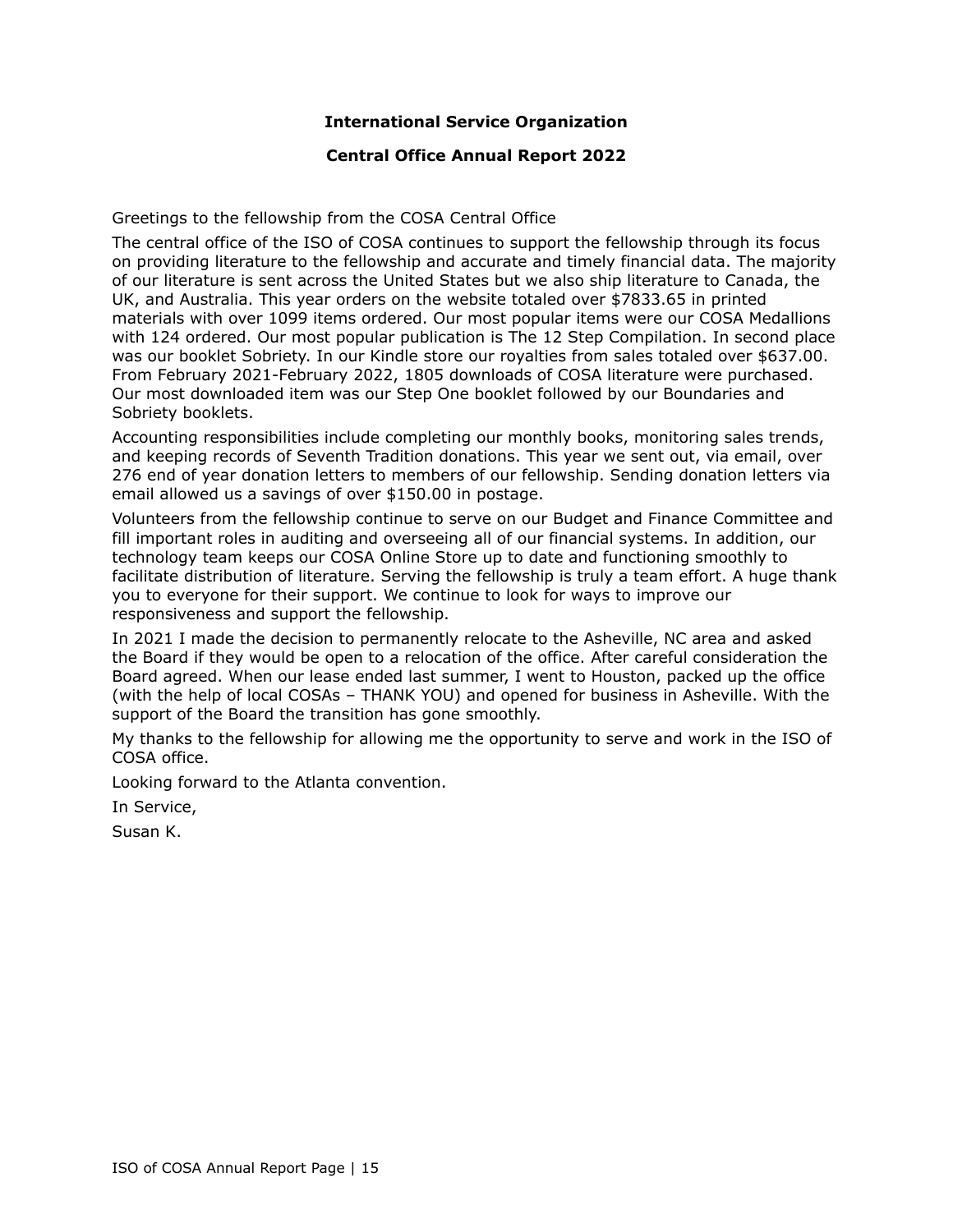### **International Service Organization**

#### **Delegate Liaison Annual Report 2022**

#### **What goes into preparing for the Annual Delegate Meeting?**

Preparations for each annual delegate meeting begin following a review of the previous annual delegate meeting and the handing over of the role of Delegate Liaison from one trusted servant to the next.

Work begins in earnest in the autumn for our spring meeting. Planning starts with the Delegate Liaison working with the Board Liaison to schedule a series of eight videoconferences designed to keep delegates and the fellowship as a whole informed about the work the Board is undertaking and the literature that is being developed. Delegate responsibilities, voting procedures, and rules of order are reviewed during the videoconferences. Careful consideration goes into the content, timing and board and committee participation in each delegate videoconference.

The videoconferences are held online with an option to join by phone. These meetings are scheduled in the ISO of COSA's Zoom room and are led by the Delegate Liaison. This year all videoconferences were moved to weekend days to allow for greater delegate participation. The meeting times were chosen in an effort to accommodate as many domestic and international time zones as possible.

Once the videoconferences are planned, announcements for COSAs in the Know and the Balance newsletter are written and published. These announcements remind the fellowship of the importance of having a voice in deciding the future direction of COSA as a whole by sending a delegate to the annual delegate meeting to represent their group's conscience. The announcements are emailed to Intergroups and the prior year's delegates as well. They are sent to the Technology Committee to be posted on the Delegate Teleconference page and all of the Delegate Meeting Guide documents on the COSA annual delegate meeting page are reviewed and updated.

Agendas are made and distributed prior to every videoconference. As the date of each meeting approaches, reminders are sent to the delegates and the Board and Literature Committee participants. Following the videoconferences, meeting notes are written and emailed to all registered delegates and posted on the COSA website.

Delegate registration is a collaborative effort involving the Convention Committee, Technology Committee and the Delegate Liaison. When a delegate registers, the Delegate Liaison receives a notification and sends a confirmation email back to the delegate. This year, for the first time, our meeting is planned as a hybrid meeting and registration includes the option of attending in person or virtually. For those attending in person, lunch choices are offered. Those choices are communicated back to the Convention Committee.

Master lists of all registered delegates are kept and regular email communication is maintained prior to the annual delegate meeting. In addition to emails about videoconferences and registration, announcements are sent to the delegates when delegate